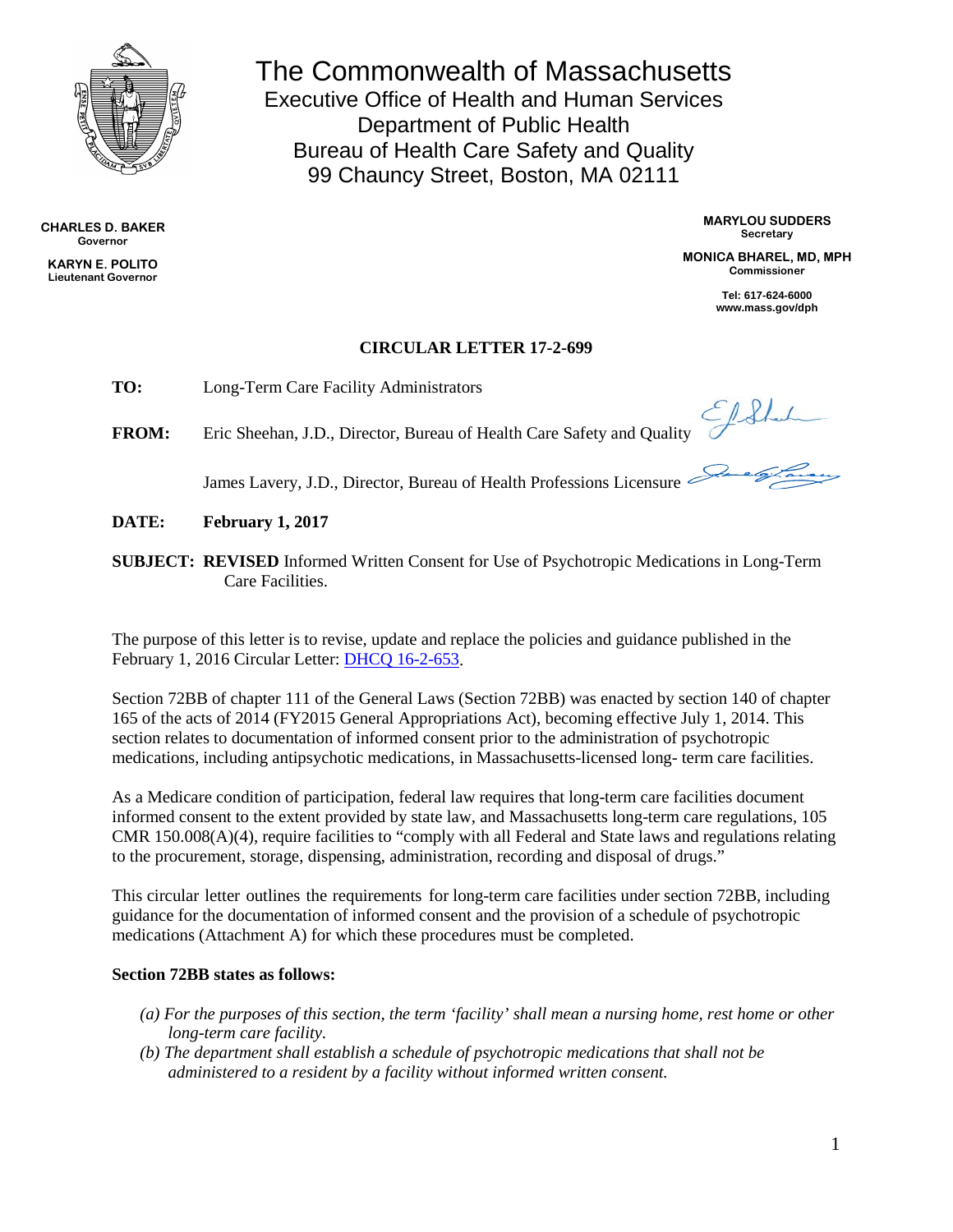*(c) Prior to administering psychotropic medication listed on the schedule created under subsection (b), a facility shall obtain the informed written consent of the resident, the resident's health care proxy or the resident's guardian. Informed written consent shall be obtained on a form approved by the department, which shall include, at a minimum, the following information: (i) the purpose for administering the listed psychotropic drug; (ii) the prescribed dosage; and (iii) any known effect or side effect of the psychotropic medication. The written consent form shall be kept in the resident's medical record.*

As indicated in subsection (c) above, informed written consent must be obtained prior to administration using the Department's form at Attachment B, below. Written consent can be obtained in person, by fax or by means of a scanned and emailed copy of the consent form. Verbal consent by telephone, even if witnessed by a second staff member of the facility, does not constitute written consent.

The Department will consider a long term care facility to be in compliance with Section 72BB if the facility has policies and procedures that document the following:

- 1. Documentation of informed consent for prescribing psychotropic medications (as specified below), including but not limited to, drugs that treat depression, anxiety disorders, or attention deficit/hyperactivity disorder (See Attachment A);
- 2. Appropriate training of staff regarding the requirements of *Rogers v. Commissioner of the Department of Mental Health*, 390 Mass. 489 (1983) (discussed below), including the acknowledgment that, consistent with *Rogers*, guardians may not consent to the administration of antipsychotic medications.

# **Documenting Informed Consent**

In order to meet Section 72BB's requirements for documenting informed consent, prior to the administration of any drug included on Attachment A, long term care facilities must complete the Department's prescribed form (Attachment B), and prior to or upon administration, include the completed form in the resident's medical record. In order to complete the form, the drug's prescriber must discuss the following with the resident or the resident's legal representative:

- (i) the purpose for administering the psychotropic drug listed on Attachment A;
- (ii) the prescribed dosage; and
- (iii) any known effect or side effect of the psychotropic medication.
	- a. A separate document with this information may be attached to the form, provided that each attached page is numbered (e.g. 2 of 5), initialed by the resident or the resident's legal representative, and dated contemporaneously with the form itself.
	- b. Printer-friendly versions of package inserts for FDA-approved drugs can be found [here:](https://medlineplus.gov/druginformation.html) https://medlineplus.gov/druginformation.html.

The discussion between the prescriber and the resident or the resident's legal representative may take place by phone. A facility representative must then document this discussion by completing the form, including all necessary signatures within a reasonably proximate time period, so as not to negate informed consent.

While prescribers are not required to complete this process each and every time a resident is administered a dose of psychotropic medication, written informed consent must be obtained each time a new or renewed prescription falls outside the dosage to which the resident or the resident's legal representative previously consented, or once a year, whichever is shorter. In the event that the medication will continue to be administered in the following year without a change in dosage, the facility may re-use the form so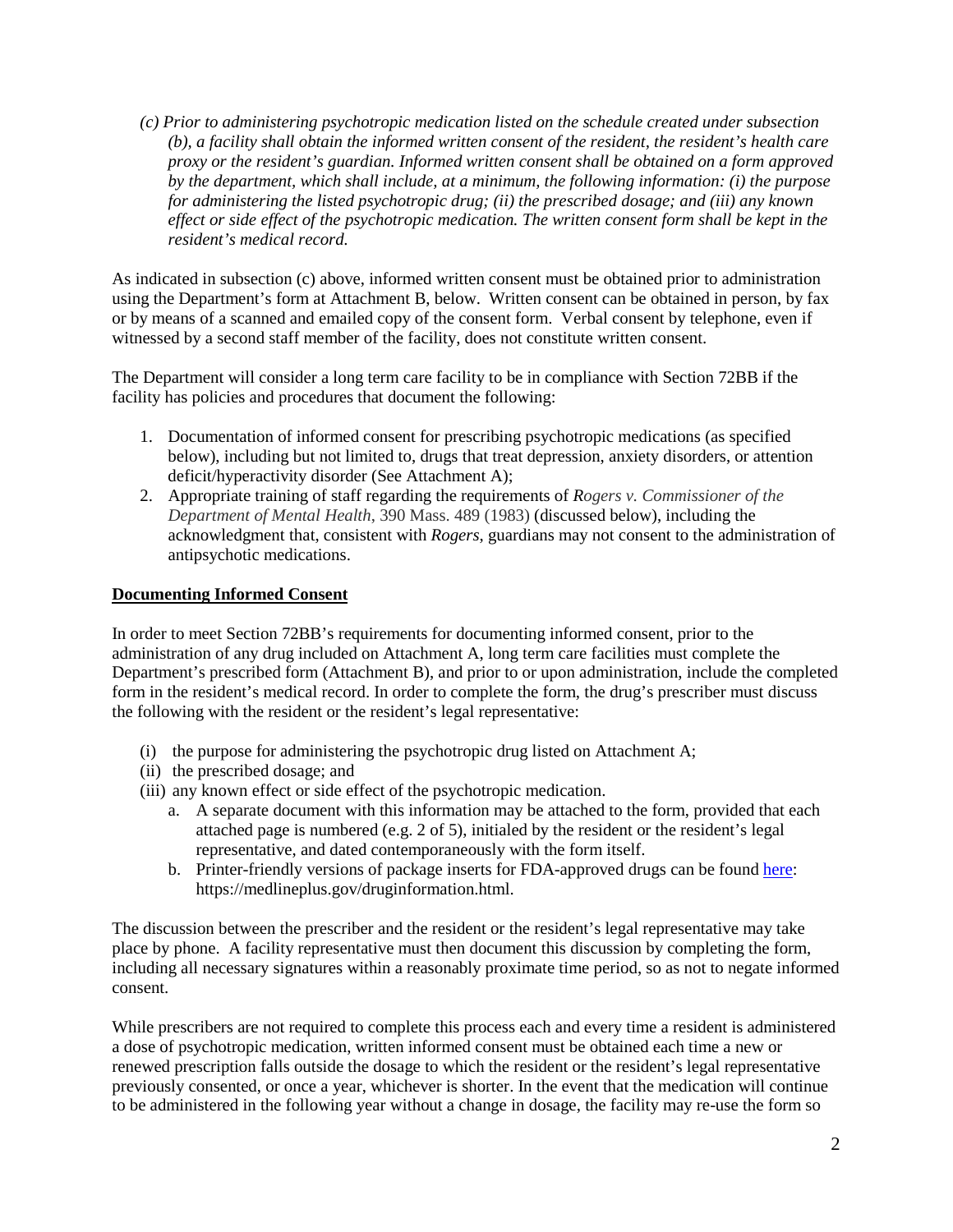long as the prescriber explains again the risks and benefits to the resident or his or her legal representative, and the facility representative updates the signatures and dates, the date of discussion with the prescriber, and facility representative information. If all relevant information is identical, written informed consent may be renewed using the previously signed form by attaching a notice of renewal to the updated form. The notice and any additional attachments must include all necessary attestations and signatures that are on the original form, updated discussion dates, and updated names of prescriber and facility representative, as necessary. Each page of the notice and any additional attachments must be reinitialed, dated and numbered to precisely indicate the relative page number (e.g. 2 of 4, etc.).

Written informed consent may be withdrawn, either verbally or in writing, at any time. Withdrawal of consent must be documented in the patient record. If a resident withdraws consent for a medication on Attachment A, the medication may not be administered without the facility obtaining written informed consent, as if for the first time.

Certain controlled substances that are not listed on Attachment A are sometimes used in the treatment of a psychiatric diagnosis, symptom, or behavior. This includes, but is not limited to, certain medications used to treat seizure disorders, certain beta blockers, and other controlled substances. When any of these controlled substances or any other medication is used to treat a psychiatric diagnosis, symptom, or behavior, the facility shall obtain informed written consent prior to administering the medication to a resident. In order to determine whether a facility must obtain written informed consent prior to administering a controlled substance that is not listed on Attachment A, the facility should consider the circumstances that led to the order, including the resident's symptoms and any behaviors, and refer to the prescriber's order to determine the indication for use of the controlled substance.

## **Special Considerations Regarding the Use of Antipsychotic Drugs**

The Department previously issued guidance on the consent requirements for the use of antipsychotic drugs. *See* Circular Letter DHCQ 03-04-433, issued in 2003, which is available at [http://www.mass.gov/eohhs/docs/dph/quality/hcq-circular-letters/ltc-facilities-0304433.pdf.](http://www.mass.gov/eohhs/docs/dph/quality/hcq-circular-letters/ltc-facilities-0304433.pdf) As noted, a valid health care proxy (HCP) (*see* M.G.L. c. 201D), also referred to as a Health Care Agent, can consent to antipsychotic drugs without having to obtain a court-approved treatment plan required under *Rogers v. Commissioner of the Department of Mental Health*, 390 Mass. 489, 458 N.E.2d 308, (1983), if the following three conditions are met:

- (1) the HCP is activated by a physician after determining that the resident lacks capacity;
- (2) the resident has not limited the HCP agent's authority to consent to treatment with antipsychotic medications on the HCP form; and
- (3) the resident has not revoked or indicated an intent to revoke the HCP, for example, the resident has not refused to accept antipsychotic medication.

Please note that the above applies only to antipsychotic medications; a guardian or health care proxy can consent to other psychotropic medications. Antipsychotic medications are indicated separately on the Schedule of Psychotropic Medications (Attachment A). Please note that documentation of informed consent must be completed prior to administration of any medication appearing on the list.

In *Rogers,* the court established new rights relative to informed consent for individuals being treated with antipsychotic medications. Among these are that an individual has a constitutional right to refuse treatment with antipsychotic medications; that a guardian must be appointed for an individual following a determination that he or she is incompetent to consent to treatment; that the court must use a substituted judgment test comprised of six factors before authorizing a treatment plan; and that a guardian cannot make decisions about the use of antipsychotics because use of such medications is considered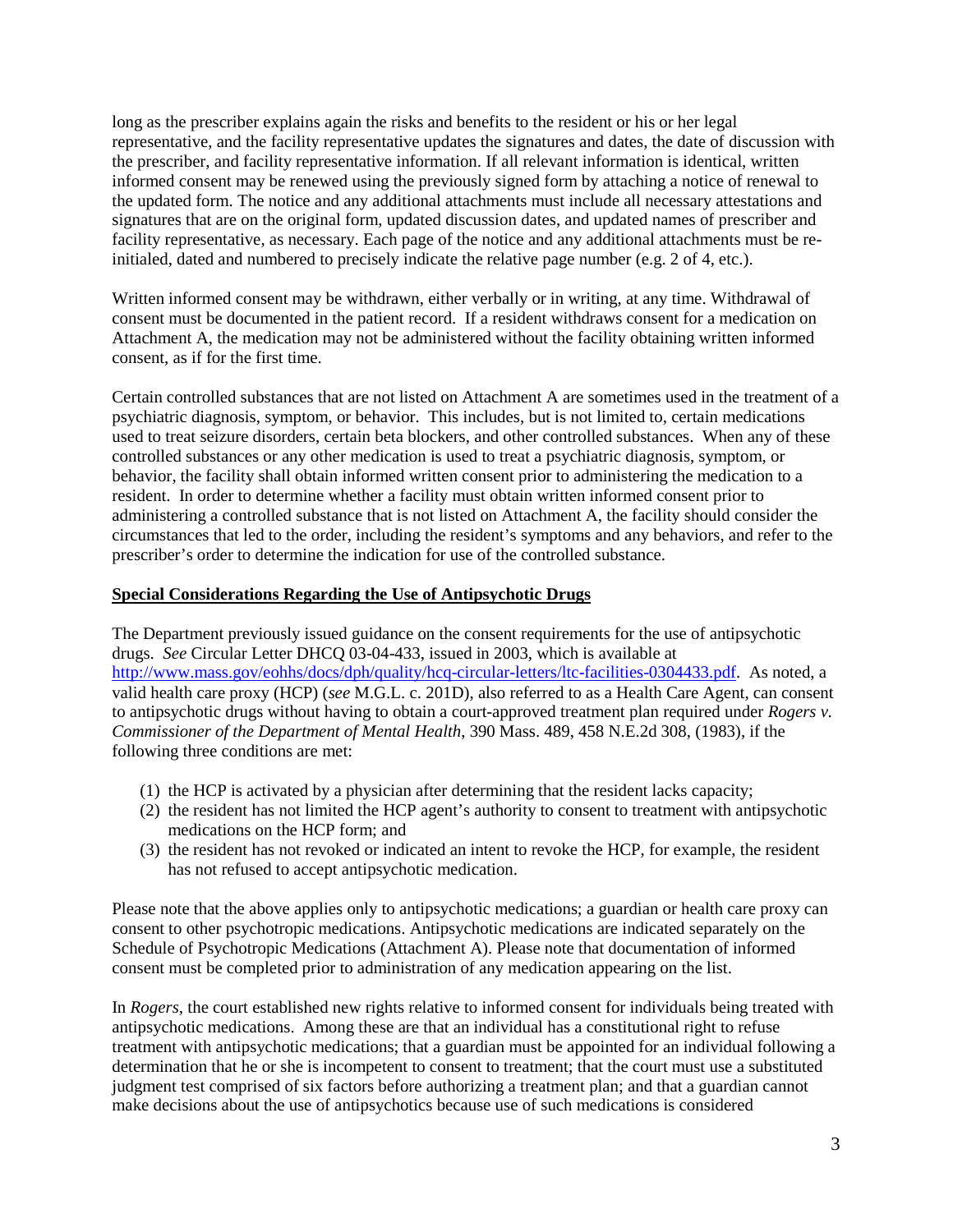extraordinary treatment, but rather can monitor the implementation of the court-ordered treatment plan. In using the substituted judgment analysis, the court tries to recreate what an incompetent individual would choose if he or she were competent. The substituted judgment standard is now codified in the Massachusetts Uniform Probate Code, at M.G.L. c. 190B, § 5-306A. The court relies on a medical affidavit from the treating psychiatrist, or his or her testimony, as evidence in determining an individual's substituted judgment and treatment plan. Each *Rogers* treatment plan must be reviewed annually.

## **Emergency Administration**

A facility may administer a medication listed on Attachment A without prior informed written consent to treat a resident only when:

- 1. a resident poses an imminent threat of harm to himself or others, and there is no clinically appropriate alternative to psychotropic drugs, including behavioral interventions; or
- 2. in rare circumstances, even when no threat of violence exists, to prevent the "immediate, substantial, and irreversible deterioration of a serious medical condition" in cases in which "even the smallest of avoidable delays would be intolerable." See *Guardianship of Roe*, 383 Mass. 415, 441.

A facility shall engage in continued evaluation of emergency need and shall obtain informed written consent as soon as practicable, but no later than three calendar days, following emergency administration of a psychotropic medication. Emergency administration and subsequent consent shall be documented in the medical record.

## **Rest Home Compliance**

Facilities are reminded that 105 CMR 150.008 sets forth detailed requirements for the record-keeping, supervision, administration, labeling, and storage of all medication. Notwithstanding the language in Section 72BB that purports to treat rest homes and skilled nursing facilities in the same manner, Level IV facilities should refer to 105 CMR 150.008(C)(2) for the limited circumstances in which medications may be administered in a rest home, while complying with relevant procedures set forth in this letter.

#### **Contact**

If you have any questions about this guidance, please contact the Bureau of Health Care Safety and Quality, Division of Health Care Facilities Licensure and Certification, at [sherman.lohnes@state.ma.us.](mailto:sherman.lohnes@state.ma.us.)

If you have any questions about the Schedule of Psychotropic Medications, please contact the Office of Prescription Monitoring and Drug Control at [dcp.dph@state.ma.us.](mailto:dcp.dph@state.ma.us)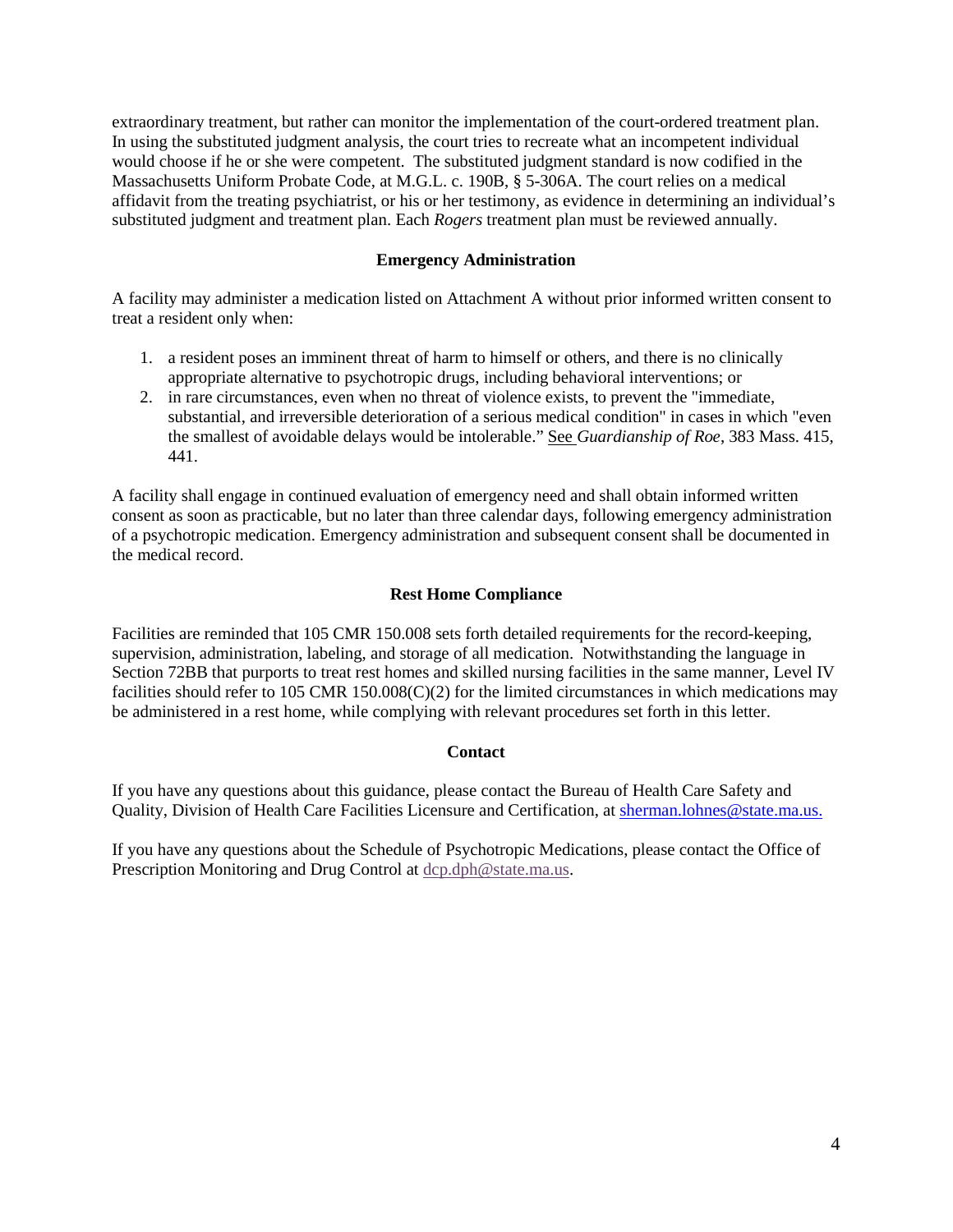## **Attachment A Schedule of Psychotropic Drugs (Updated July, 2016)**

## **Classes of Medications Frequently Used for Psychiatric Indications (page 1 of 2)**

Prior to administering any drug listed on this schedule to a resident of a long-term care facility, the facility shall obtain informed written consent as required by M.G.L. c. 111, section 72BB. **Documentation of Informed Consent is also required for any medication that is used in the treatment of a psychiatric diagnosis or symptom, whether or not the medication is included in this list.** Refer to physician order for determination of indication for use (See **Special Considerations Regarding the Use of Antipsychotic Drugs**, discussed on page 3 of Circular Letter 17-2-699, above)

Note that the generic name is listed first, with the brand name in parentheses.

| Antidepressants                       | zolpidem (Ambien)                               |
|---------------------------------------|-------------------------------------------------|
| amitriptyline (Elavil)                |                                                 |
| amoxapine (Asendin)                   | <b>Antipsychotics</b>                           |
| bupropion (Wellbutrin, Wellbutrin SR) | aripiprazole (Abilify, Abilify Discmelt)        |
| bupropion (Wellbutrin XL)             | Aripiprazole (AbilifyMaintena)                  |
| citalopram(Celexa)                    | asenapine (Saphris)                             |
| desipramine (Norpramin)               | chlorpromazine (Thorazine)                      |
| desvenlafaxine (Pristiq, Khedezla)    | clozapine (Clozaril, Fazaclo, Versacloz)        |
| doxepin (Sinequan)                    | Reserve droperidol (Inapsine)                   |
| duloxetine (Cymbalta)                 | fluphenazine (Prolixin)                         |
| escitalopram(Lexapro)                 | fluphenazine decanoate (Prolixin D)             |
| fluoxetine (Prozac)                   | haloperidol (Haldol)                            |
| imipramine (Tofranil)                 | haloperidol decanoate (Haldol D)                |
| maprotiline (Ludiomil)                | iloperidone (Fanapt)                            |
| mirtazapine (Remeron,                 | Reserve loxapine (Loxitane)                     |
| Remeron (SolTab)                      | loxapine inhalant (Adasuve)                     |
| nefazodone (Serzone)                  | lurasidone (Latuda)                             |
| nortriptyline (Pamelor, Aventyl)      | olanzapine (Zyprexa, Zyprexa Zydis)             |
| paroxetine (Paxil, Paxil CR)          | olanzapine/fluoxetine (Symbyax)                 |
| protriptyline (Vivactil)              | olanzapine pamoate (Zyprexa Relprevv)           |
| sertraline (Zoloft)                   | Reserve paliperidone (Invega)                   |
| trazodone (Desyrel)                   | paliperidone palmitate (Invega Sustenna)        |
| trimipramine (Surmontil)              | perphenazine (Trilafon)                         |
| venlafaxine (Effexor, Effexor XR)     | pimozide (Orap)                                 |
| vilazodone (Viibryd)                  | quetiapine (Seroquel)                           |
| vortioxetine (Trintellix)             | quetiapine (Seroquel XR)                        |
|                                       | risperidone (Risperdal, RisperdalM-Tab)         |
| Anxiolytics/Sedatives/Hypnotics       | risperidone (Risperdal Consta)                  |
| alprazolam(Xanax, Xanax XR)           | thioridazine (Mellaril)                         |
| buspirone (BuSpar)                    | thiothixene (Navane)                            |
| chlordiazepoxide (Librium)            | trifluoperazine (Stelazine)                     |
| clonazepam (Klonopin)                 | ziprasidone (Geodon)                            |
| clorazepate (Tranxene)                |                                                 |
| diazepam (Valium)                     | Stimulants                                      |
| diphenhydramine (Benadryl)            | amphetamine/dextroamphetamine mixture           |
| eszopiclone (Lunesta)                 | (Adderall, Adderall XR)                         |
| flurazepam (Dalmane)                  | dexmethylphenidate (Focalin, Focalin XR)        |
| hydroxyzine (Atarax, Vistaril)        | dextroamphetamine (Dexedrine)                   |
| lorazepam(Ativan)                     | lisdexamfetamine (Vyvanse)                      |
| oxazepam (Serax)                      | methamphetamine (Desoxyn)                       |
| pentobarbital (Nembutal)              | methylphenidate (Ritalin, Ritalin SR, Concerta, |
| ramelteon (Rozerem)                   | Metadate, Metadate CD)                          |
| temazepam (Restoril)                  | methylphenidate patch (Daytrana)                |
| triazolam (Halcion)                   | methylphenidate soln (Quillivent XR)            |
| zaleplon (Sonata)                     |                                                 |
|                                       |                                                 |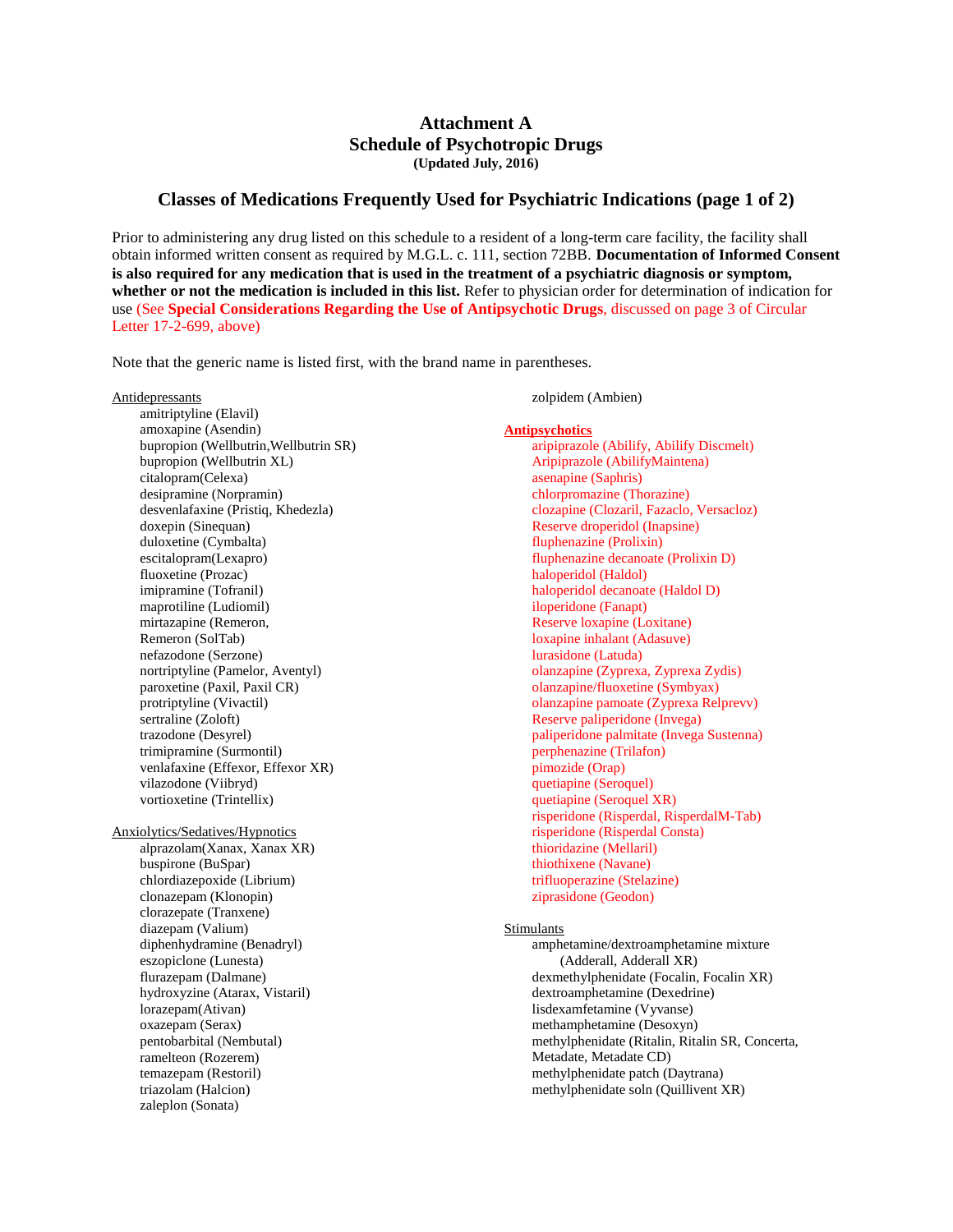## **Attachment A Schedule of Psychotropic Drugs (Updated July, 2016)**

# **Classes of Medications Frequently Used for Psychiatric Indications (page 2 of 2)**

- Chemical Dependency Adjuncts acamprosate (Campral) disulfiram (Antabuse) naltrexone (ReVia, Vivitrol) topiramate (Topamax)
- Monoamine Oxidase Inhibitors isocarboxazid (Marplan) phenelzine (Nardil) selegiline (Emsam) tranylcypromine (Parnate)

Mood Stabilizer lithium (Lithobid, Eskalith) Miscellaneous Drugs atomoxetine (Strattera) clomipramine (Anafranil) clonidine ER (Kapvay) fluvoxamine (Luvox) guanfacine (Tenex) guanfacine ER (Intuniv) reserpine (Serpasil) naltrexone (ReVia)